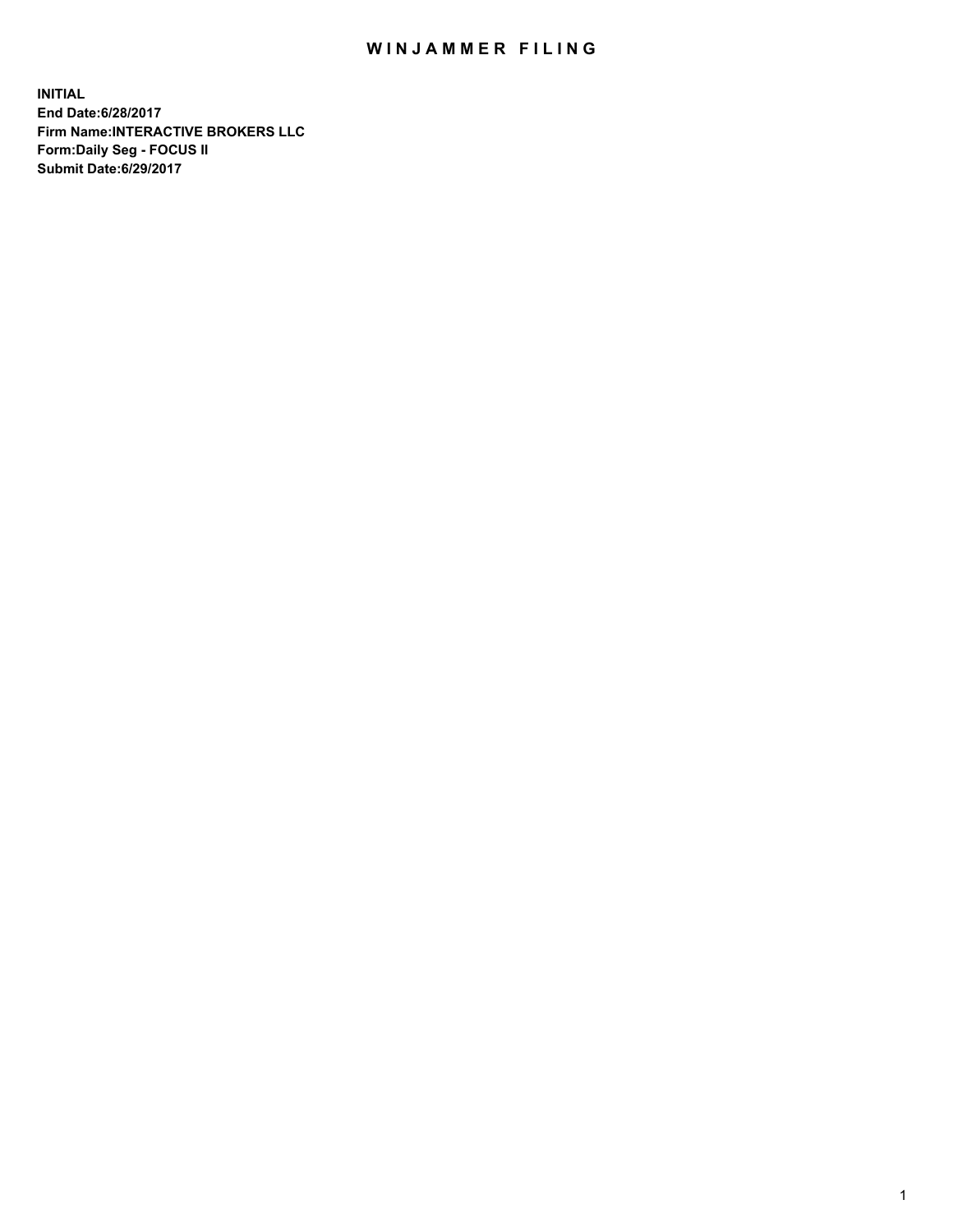## **INITIAL End Date:6/28/2017 Firm Name:INTERACTIVE BROKERS LLC Form:Daily Seg - FOCUS II Submit Date:6/29/2017 Daily Segregation - Cover Page**

| Name of Company<br><b>Contact Name</b><br><b>Contact Phone Number</b><br><b>Contact Email Address</b>                                                                                                                                                                                                                          | <b>INTERACTIVE BROKERS LLC</b><br><b>James Menicucci</b><br>203-618-8085<br>jmenicucci@interactivebrokers.c<br>om |
|--------------------------------------------------------------------------------------------------------------------------------------------------------------------------------------------------------------------------------------------------------------------------------------------------------------------------------|-------------------------------------------------------------------------------------------------------------------|
| FCM's Customer Segregated Funds Residual Interest Target (choose one):<br>a. Minimum dollar amount: ; or<br>b. Minimum percentage of customer segregated funds required:%; or<br>c. Dollar amount range between: and; or<br>d. Percentage range of customer segregated funds required between:% and%.                          | $\overline{\mathbf{0}}$<br>0<br>155,000,000 245,000,000<br>0 <sub>0</sub>                                         |
| FCM's Customer Secured Amount Funds Residual Interest Target (choose one):<br>a. Minimum dollar amount: ; or<br>b. Minimum percentage of customer secured funds required:%; or<br>c. Dollar amount range between: and; or<br>d. Percentage range of customer secured funds required between: % and %.                          | $\overline{\mathbf{0}}$<br>0<br>80,000,000 120,000,000<br>00                                                      |
| FCM's Cleared Swaps Customer Collateral Residual Interest Target (choose one):<br>a. Minimum dollar amount: ; or<br>b. Minimum percentage of cleared swaps customer collateral required:% ; or<br>c. Dollar amount range between: and; or<br>d. Percentage range of cleared swaps customer collateral required between:% and%. | $\overline{\mathbf{0}}$<br>$\overline{\mathbf{0}}$<br>0 <sub>0</sub><br><u>00</u>                                 |

Attach supporting documents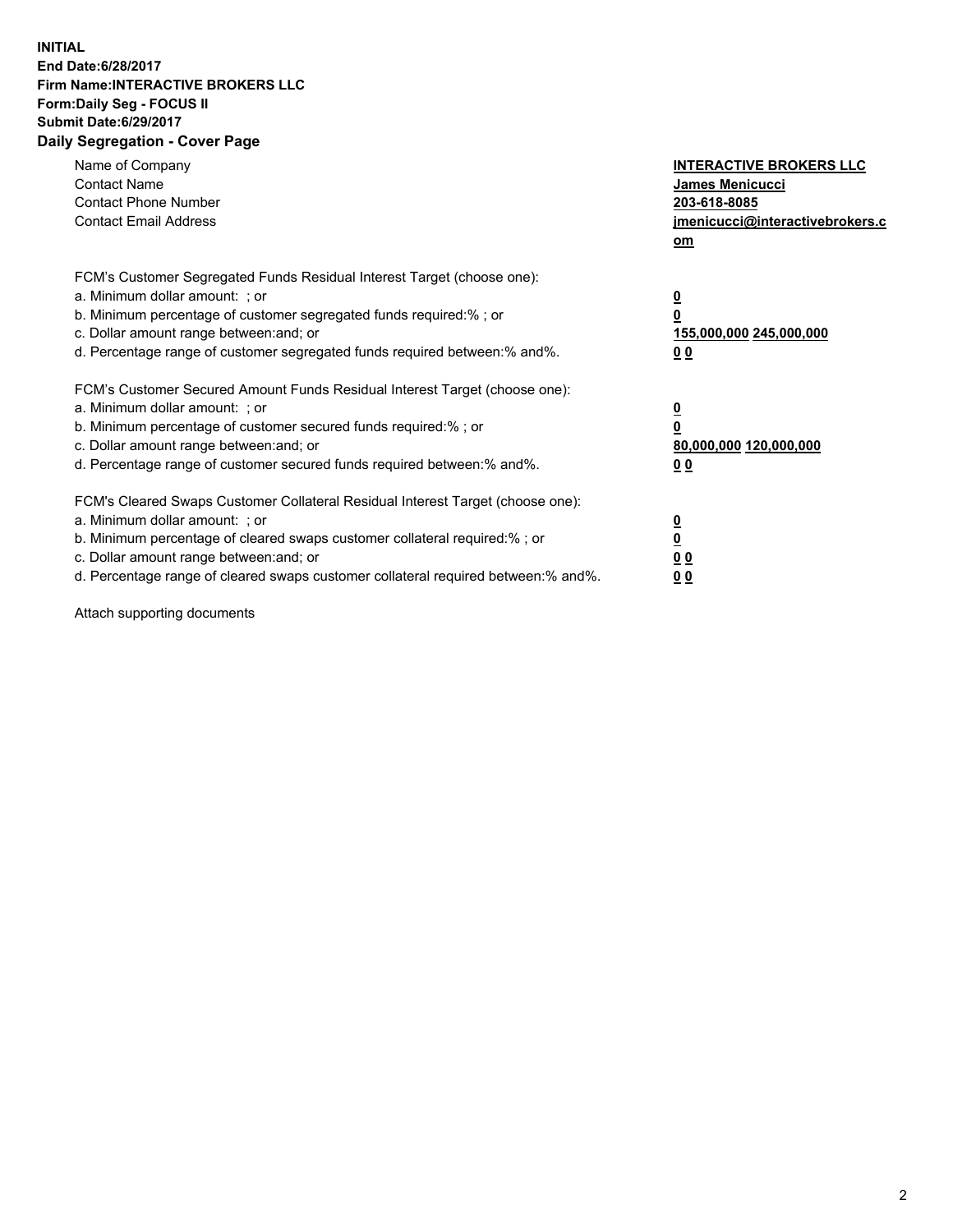## **INITIAL End Date:6/28/2017 Firm Name:INTERACTIVE BROKERS LLC Form:Daily Seg - FOCUS II Submit Date:6/29/2017 Daily Segregation - Secured Amounts**

|     | Dany Ocgregation - Oceanea Annoanta                                                                                             |                                                   |
|-----|---------------------------------------------------------------------------------------------------------------------------------|---------------------------------------------------|
|     | Foreign Futures and Foreign Options Secured Amounts                                                                             |                                                   |
|     | Amount required to be set aside pursuant to law, rule or regulation of a foreign                                                | $0$ [7305]                                        |
|     | government or a rule of a self-regulatory organization authorized thereunder                                                    |                                                   |
| 1.  | Net ledger balance - Foreign Futures and Foreign Option Trading - All Customers                                                 |                                                   |
|     | A. Cash                                                                                                                         | 354,767,734 [7315]                                |
|     | B. Securities (at market)                                                                                                       | $0$ [7317]                                        |
| 2.  | Net unrealized profit (loss) in open futures contracts traded on a foreign board of trade                                       | -1,722,401 [7325]                                 |
| 3.  | Exchange traded options                                                                                                         |                                                   |
|     | a. Market value of open option contracts purchased on a foreign board of trade                                                  | 34,818 [7335]                                     |
|     | b. Market value of open contracts granted (sold) on a foreign board of trade                                                    | -25,753 [7337]                                    |
| 4.  | Net equity (deficit) (add lines 1.2. and 3.)                                                                                    | 353,054,398 [7345]                                |
| 5.  | Account liquidating to a deficit and account with a debit balances - gross amount                                               | $6,615$ [7351]                                    |
|     | Less: amount offset by customer owned securities                                                                                | 0 [7352] 6,615 [7354]                             |
| 6.  | Amount required to be set aside as the secured amount - Net Liquidating Equity                                                  | 353,061,013 [7355]                                |
|     | Method (add lines 4 and 5)                                                                                                      |                                                   |
| 7.  | Greater of amount required to be set aside pursuant to foreign jurisdiction (above) or line                                     | 353,061,013 [7360]                                |
|     | 6.                                                                                                                              |                                                   |
|     | FUNDS DEPOSITED IN SEPARATE REGULATION 30.7 ACCOUNTS                                                                            |                                                   |
| 1.  | Cash in banks                                                                                                                   |                                                   |
|     | A. Banks located in the United States                                                                                           |                                                   |
|     |                                                                                                                                 | 56,457,787 [7500]                                 |
| 2.  | B. Other banks qualified under Regulation 30.7<br>Securities                                                                    | 0 [7520] 56,457,787 [7530]                        |
|     |                                                                                                                                 |                                                   |
|     | A. In safekeeping with banks located in the United States<br>B. In safekeeping with other banks qualified under Regulation 30.7 | 343,648,635 [7540]<br>0 [7560] 343,648,635 [7570] |
| 3.  |                                                                                                                                 |                                                   |
|     | Equities with registered futures commission merchants                                                                           |                                                   |
|     | A. Cash                                                                                                                         | $0$ [7580]                                        |
|     | <b>B.</b> Securities                                                                                                            | $0$ [7590]                                        |
|     | C. Unrealized gain (loss) on open futures contracts                                                                             | $0$ [7600]                                        |
|     | D. Value of long option contracts                                                                                               | $0$ [7610]                                        |
|     | E. Value of short option contracts                                                                                              | 0 [7615] 0 [7620]                                 |
| 4.  | Amounts held by clearing organizations of foreign boards of trade                                                               |                                                   |
|     | A. Cash                                                                                                                         | $0$ [7640]                                        |
|     | <b>B.</b> Securities                                                                                                            | $0$ [7650]                                        |
|     | C. Amount due to (from) clearing organization - daily variation                                                                 | $0$ [7660]                                        |
|     | D. Value of long option contracts                                                                                               | $0$ [7670]                                        |
|     | E. Value of short option contracts                                                                                              | 0 [7675] 0 [7680]                                 |
| 5.  | Amounts held by members of foreign boards of trade                                                                              |                                                   |
|     | A. Cash                                                                                                                         | 77,463,860 [7700]                                 |
|     | <b>B.</b> Securities                                                                                                            | $0$ [7710]                                        |
|     | C. Unrealized gain (loss) on open futures contracts                                                                             | 2,719,967 [7720]                                  |
|     | D. Value of long option contracts                                                                                               | 34,818 [7730]                                     |
|     | E. Value of short option contracts                                                                                              | -25,753 [7735] 80,192,892 [7740]                  |
| 6.  | Amounts with other depositories designated by a foreign board of trade                                                          | 0 [7760]                                          |
| 7.  | Segregated funds on hand                                                                                                        | $0$ [7765]                                        |
| 8.  | Total funds in separate section 30.7 accounts                                                                                   | 480,299,314 [7770]                                |
| 9.  | Excess (deficiency) Set Aside for Secured Amount (subtract line 7 Secured Statement                                             | 127,238,301 [7380]                                |
|     | Page 1 from Line 8)                                                                                                             |                                                   |
| 10. | Management Target Amount for Excess funds in separate section 30.7 accounts                                                     | 80,000,000 [7780]                                 |
| 11. | Excess (deficiency) funds in separate 30.7 accounts over (under) Management Target                                              | 47,238,301 [7785]                                 |
|     |                                                                                                                                 |                                                   |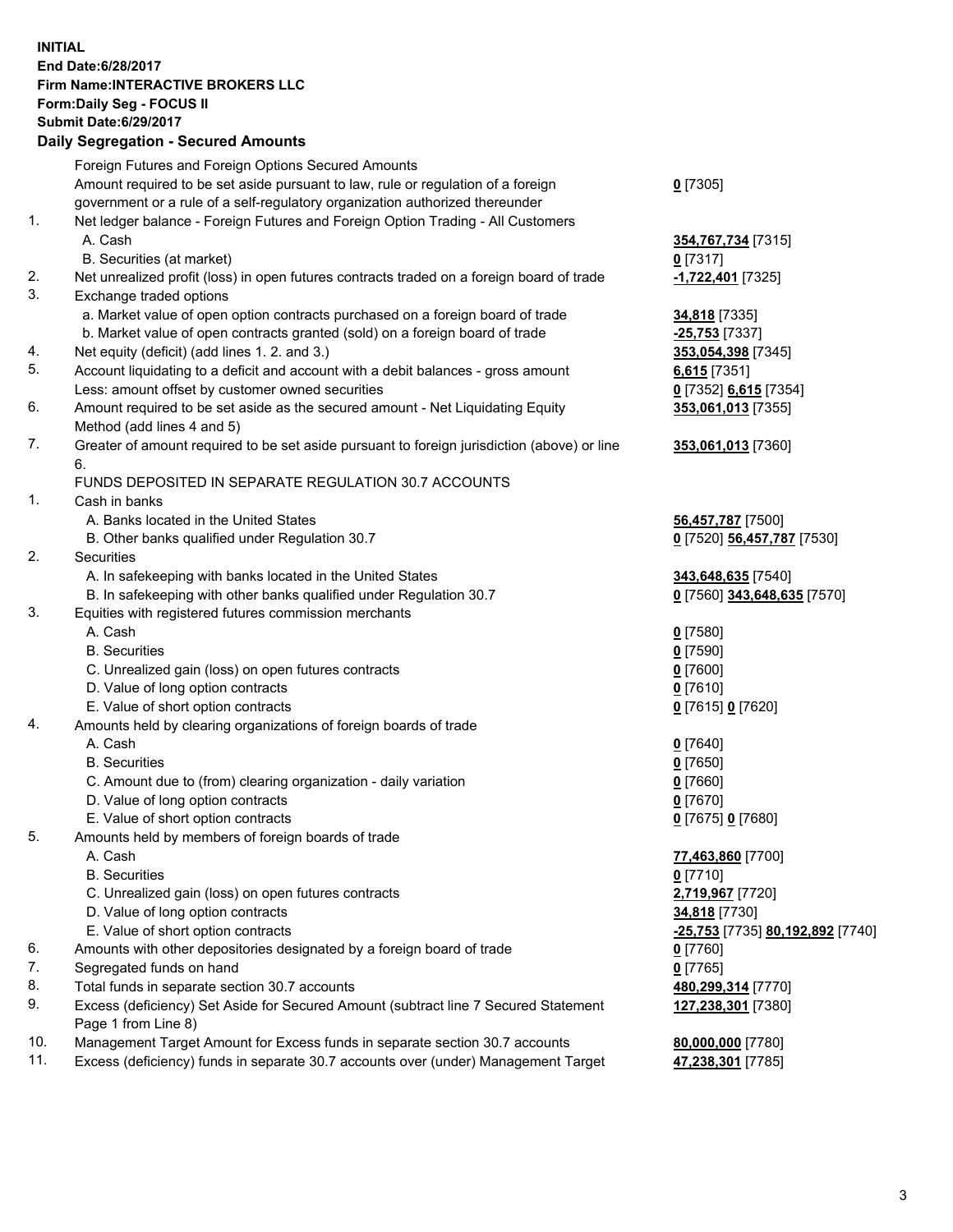**INITIAL End Date:6/28/2017 Firm Name:INTERACTIVE BROKERS LLC Form:Daily Seg - FOCUS II Submit Date:6/29/2017 Daily Segregation - Segregation Statement** SEGREGATION REQUIREMENTS(Section 4d(2) of the CEAct) 1. Net ledger balance A. Cash **4,159,235,577** [7010] B. Securities (at market) **0** [7020] 2. Net unrealized profit (loss) in open futures contracts traded on a contract market **-19,747,322** [7030] 3. Exchange traded options A. Add market value of open option contracts purchased on a contract market **226,107,614** [7032] B. Deduct market value of open option contracts granted (sold) on a contract market **-323,957,788** [7033] 4. Net equity (deficit) (add lines 1, 2 and 3) **4,041,638,081** [7040] 5. Accounts liquidating to a deficit and accounts with debit balances - gross amount **210,781** [7045] Less: amount offset by customer securities **0** [7047] **210,781** [7050] 6. Amount required to be segregated (add lines 4 and 5) **4,041,848,862** [7060] FUNDS IN SEGREGATED ACCOUNTS 7. Deposited in segregated funds bank accounts A. Cash **653,440,825** [7070] B. Securities representing investments of customers' funds (at market) **2,363,917,085** [7080] C. Securities held for particular customers or option customers in lieu of cash (at market) **0** [7090] 8. Margins on deposit with derivatives clearing organizations of contract markets A. Cash **59,979,608** [7100] B. Securities representing investments of customers' funds (at market) **1,294,239,682** [7110] C. Securities held for particular customers or option customers in lieu of cash (at market) **0** [7120] 9. Net settlement from (to) derivatives clearing organizations of contract markets **-2,149,771** [7130] 10. Exchange traded options A. Value of open long option contracts **226,102,179** [7132] B. Value of open short option contracts **-323,937,718** [7133] 11. Net equities with other FCMs A. Net liquidating equity **0** [7140] B. Securities representing investments of customers' funds (at market) **0** [7160] C. Securities held for particular customers or option customers in lieu of cash (at market) **0** [7170] 12. Segregated funds on hand **0** [7150] 13. Total amount in segregation (add lines 7 through 12) **4,271,591,890** [7180] 14. Excess (deficiency) funds in segregation (subtract line 6 from line 13) **229,743,028** [7190] 15. Management Target Amount for Excess funds in segregation **155,000,000** [7194]

16. Excess (deficiency) funds in segregation over (under) Management Target Amount Excess

**74,743,028** [7198]